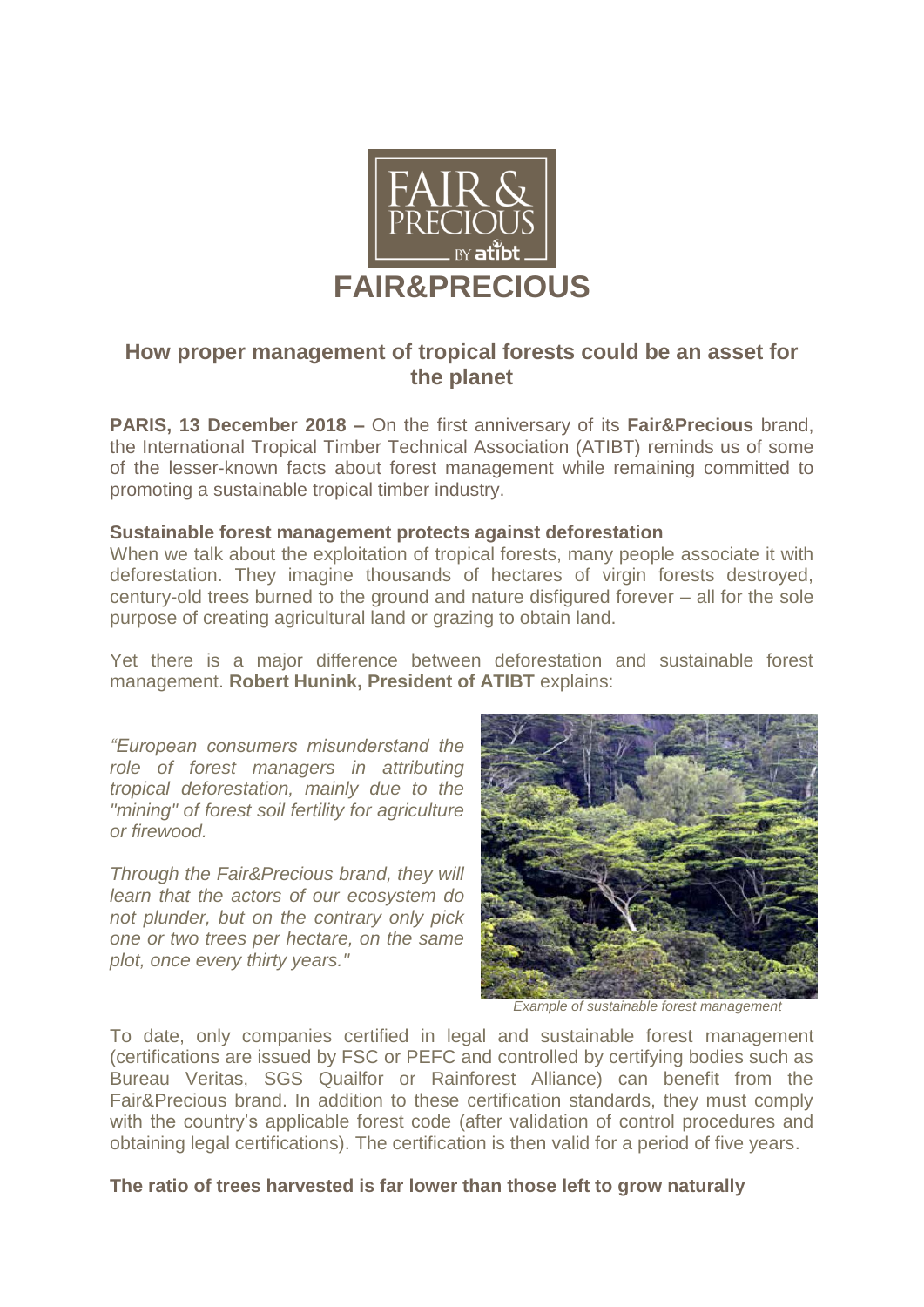

The Fair&Precious programme offers a sustainable alternative: preserving forest resources by harvesting less than its natural increase.

Young trees, as well as seed trees, are systematically left standing, since they contribute to the renewal of the forest.

### **Forest managers create real local economic and social development**

Unlike many unscrupulous players, Fair&Precious members are committed to working for local economic and social development by contributing to generate income for people and by providing them with access to services such as education,

medical care and housing. Local processing is thus favoured and training in various forestry and wood trades is provided by the network's member concession holders. By providing employment and resources to local populations, they are fighting against exodus and urban concentration.

### **The mission of forest managers is also to fight poaching**

At present, the vast majority of tropical timber comes directly from the virgin forest (without harvesting control) or from large plantations which are gradually replacing virgin forests.

The first is simply illegal poaching, while the second is a monoculture of exotic tree varieties that degrade the soil, threaten biodiversity and accelerate climate change.